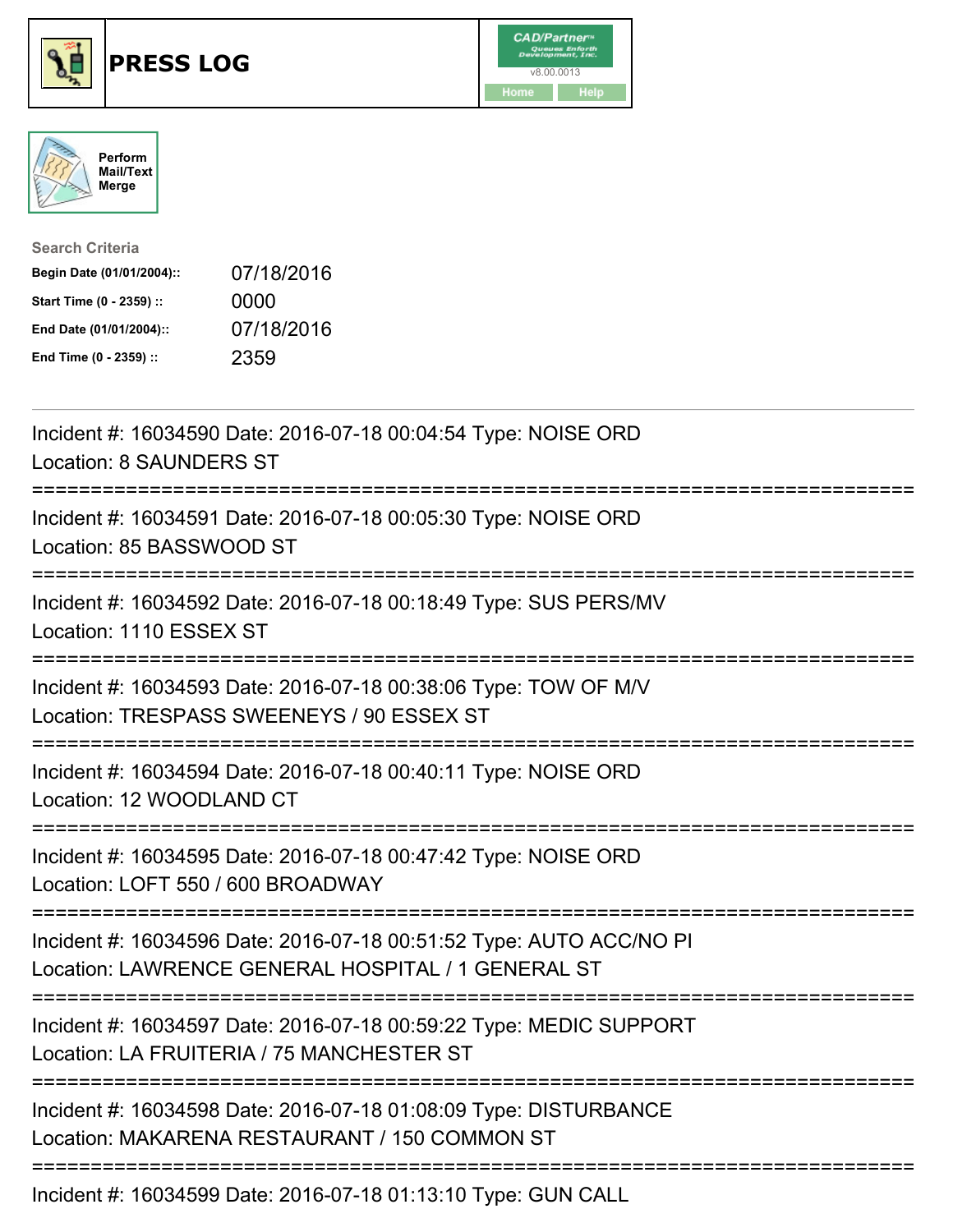| Location: ESSEX ST & MILL ST                                                                                                             |
|------------------------------------------------------------------------------------------------------------------------------------------|
| Incident #: 16034600 Date: 2016-07-18 01:29:34 Type: NOISE ORD<br>Location: 8 INMAN ST #19                                               |
| Incident #: 16034601 Date: 2016-07-18 01:38:26 Type: NOISE ORD<br>Location: 50 SPRUCE ST                                                 |
| Incident #: 16034602 Date: 2016-07-18 01:43:42 Type: LARCENY/PAST<br>Location: 50 MARSTON ST FL 1                                        |
| Incident #: 16034603 Date: 2016-07-18 01:47:31 Type: VIO 209A<br>Location: 40 UNION ST #1                                                |
| Incident #: 16034604 Date: 2016-07-18 02:01:17 Type: NOISE ORD<br>Location: 133 ESSEX ST                                                 |
| Incident #: 16034605 Date: 2016-07-18 02:14:30 Type: BUILDING CHK<br>Location: WHITE HEN PANTRY / 703 HAVERHILL ST                       |
| Incident #: 16034606 Date: 2016-07-18 02:17:05 Type: UNWANTEDGUEST<br>Location: 1 GENERAL ST                                             |
| Incident #: 16034607 Date: 2016-07-18 02:30:20 Type: M/V STOP<br>Location: JACKSON ST & PARK ST                                          |
| :=============================<br>Incident #: 16034608 Date: 2016-07-18 02:32:58 Type: M/V STOP<br>Location: BERKELEY ST & JACKSON ST    |
| Incident #: 16034609 Date: 2016-07-18 02:34:01 Type: M/V STOP<br>Location: 90 LOWELL ST                                                  |
| -------------------------------<br>Incident #: 16034610 Date: 2016-07-18 02:44:00 Type: ALARMS<br>Location: SLE SCHOOL / 165 CRAWFORD ST |
| Incident #: 16034611 Date: 2016-07-18 02:56:18 Type: M/V STOP<br>Location: AMES ST & LOWELL ST                                           |
| Incident #: 16034612 Date: 2016-07-18 02:57:59 Type: DISORDERLY<br>Location: 20 FAIRMONT ST                                              |
| Incident #: 16034613 Date: 2016-07-18 03:05:21 Type: UNWANTEDGUEST                                                                       |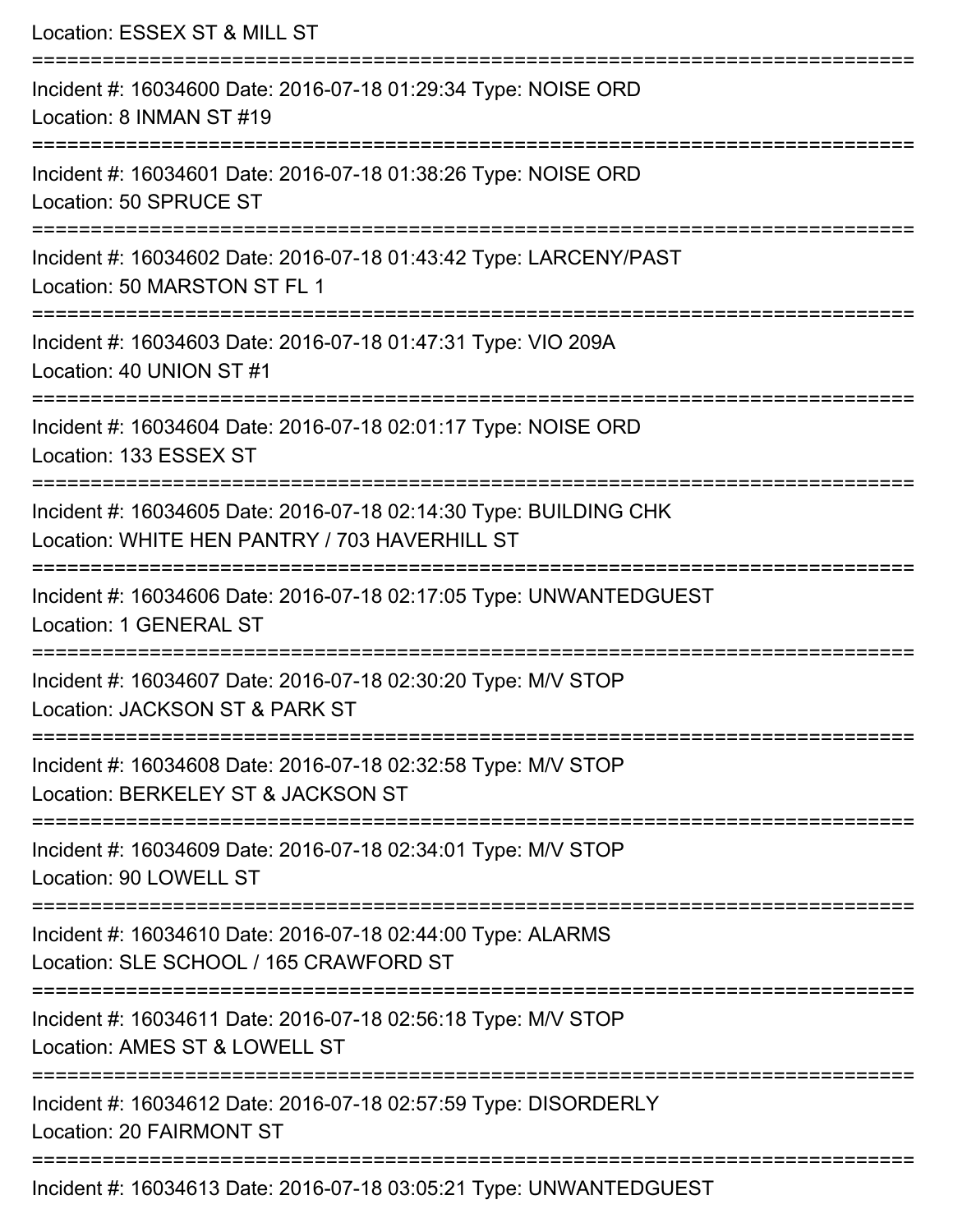| Incident #: 16034614 Date: 2016-07-18 03:21:30 Type: M/V STOP<br>Location: AMESBURY ST & LAWRENCE ST       |
|------------------------------------------------------------------------------------------------------------|
| Incident #: 16034615 Date: 2016-07-18 03:27:24 Type: STOL/MV/PAS<br>Location: 32 BROOK ST                  |
| Incident #: 16034616 Date: 2016-07-18 03:29:34 Type: M/V STOP<br><b>Location: HAMPSHIRE ST</b>             |
| Incident #: 16034617 Date: 2016-07-18 03:30:55 Type: BUILDING CHK<br>Location: 279 BROADWAY                |
| Incident #: 16034618 Date: 2016-07-18 03:31:25 Type: BUILDING CHK<br>Location: 414 COMMON ST               |
| Incident #: 16034619 Date: 2016-07-18 03:32:15 Type: M/V STOP<br>Location: LIBERTY AV & MT VERNON ST       |
| Incident #: 16034620 Date: 2016-07-18 03:33:06 Type: M/V STOP<br>Location: FARLEY ST & S BROADWAY          |
| Incident #: 16034621 Date: 2016-07-18 03:38:44 Type: M/V STOP<br>Location: ESSEX ST & WINTER ST            |
| Incident #: 16034622 Date: 2016-07-18 03:42:46 Type: BUILDING CHK<br>Location: HONEY DEW / 342 BROADWAY    |
| Incident #: 16034623 Date: 2016-07-18 03:45:12 Type: BUILDING CHK<br>Location: 48 WINTHROP AV              |
| Incident #: 16034624 Date: 2016-07-18 03:45:20 Type: BUILDING CHK<br>Location: 700 ESSEX ST                |
| Incident #: 16034625 Date: 2016-07-18 04:02:35 Type: M/V STOP<br>Location: 21 HANCOCK ST                   |
| Incident #: 16034626 Date: 2016-07-18 04:03:25 Type: BUILDING CHK<br>Location: SEVEN ELEVEN / 370 BROADWAY |
| Incident #: 16034627 Date: 2016-07-18 04:05:07 Type: BUILDING CHK                                          |

 $L$ ... ALLIIO FOOD STORE / 389 BROADWAY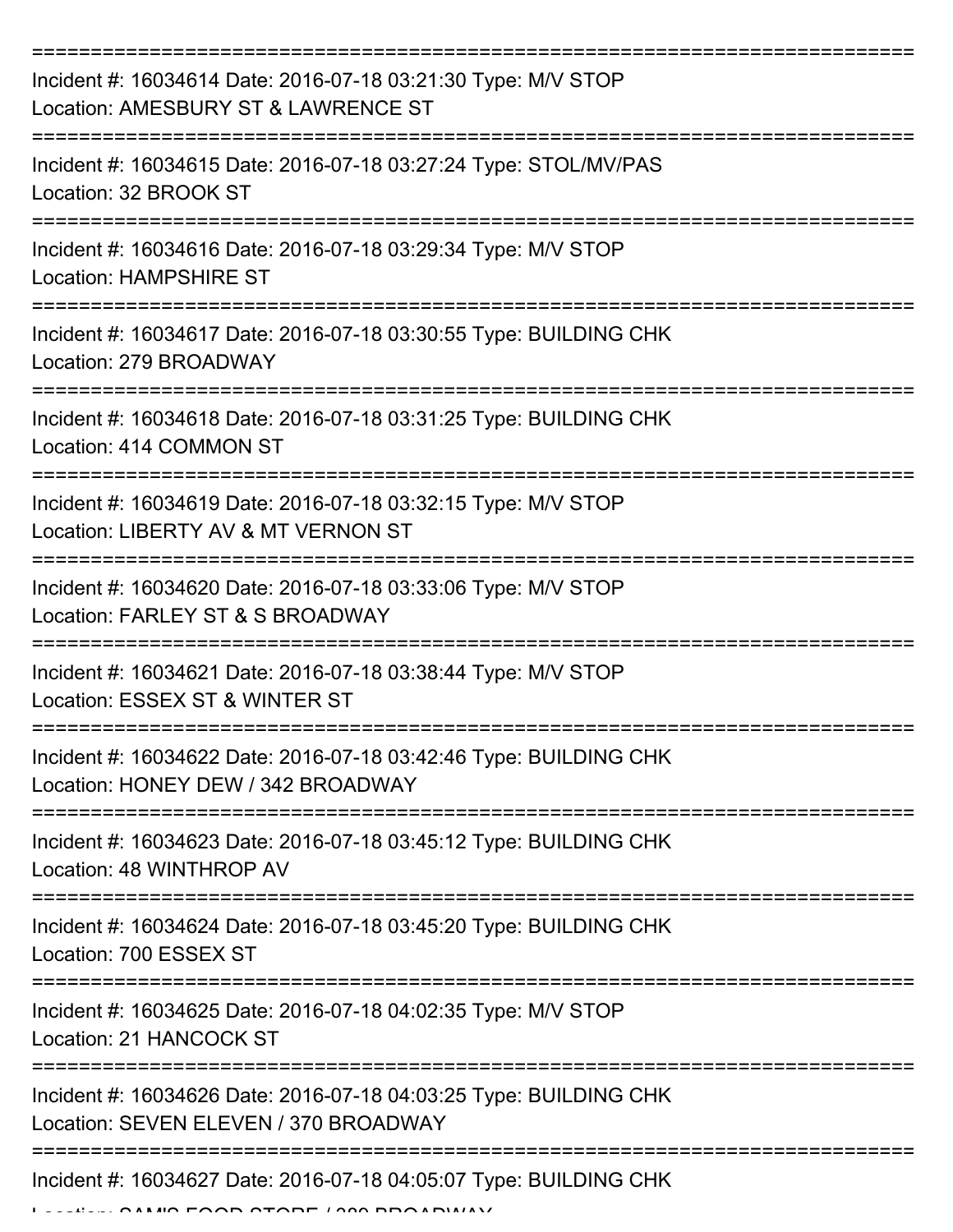| Incident #: 16034628 Date: 2016-07-18 04:10:34 Type: BUILDING CHK<br>Location: 8 S BROADWAY                        |
|--------------------------------------------------------------------------------------------------------------------|
| Incident #: 16034629 Date: 2016-07-18 04:10:56 Type: BUILDING CHK<br>Location: 45 COMMON ST                        |
| Incident #: 16034630 Date: 2016-07-18 04:15:35 Type: M/V STOP<br>Location: 53 BENNENT                              |
| Incident #: 16034631 Date: 2016-07-18 04:33:47 Type: M/V STOP<br>Location: BROADWAY & CANAL ST                     |
| Incident #: 16034632 Date: 2016-07-18 04:34:42 Type: ALARMS<br>Location: KEY POLYMER / 17 SHEPARD ST               |
| Incident #: 16034633 Date: 2016-07-18 04:40:28 Type: DISORDERLY<br>Location: MCDONALDS / 50 BROADWAY               |
| Incident #: 16034634 Date: 2016-07-18 05:44:13 Type: BUILDING CHK<br>Location: BELLA'S BEAUTY / 326 LAWRENCE ST    |
| Incident #: 16034635 Date: 2016-07-18 05:45:34 Type: BUILDING CHK<br>Location: VERONICA'S BEAUTY / 309 LAWRENCE ST |
| Incident #: 16034636 Date: 2016-07-18 06:07:53 Type: M/V STOP<br>Location: BROADWAY & WATER ST                     |
| Incident #: 16034637 Date: 2016-07-18 07:21:45 Type: NOTIFICATION<br>Location: 31 EXCHANGE ST                      |
| Incident #: 16034638 Date: 2016-07-18 07:24:17 Type: NOTIFICATION<br>Location: 229 BRUCE ST #1                     |
| Incident #: 16034639 Date: 2016-07-18 07:35:03 Type: UNWANTEDGUEST<br>Location: 169 HAVERHILL ST #3                |
| Incident #: 16034640 Date: 2016-07-18 07:36:01 Type: ALARMS<br>Location: COMMONWEALTH HONDA / 2 COMMONWEALTH DR    |
| Incident #: 16034641 Date: 2016-07-18 07:40:32 Type: PARK & WALK                                                   |

Location: 0 BROADWAY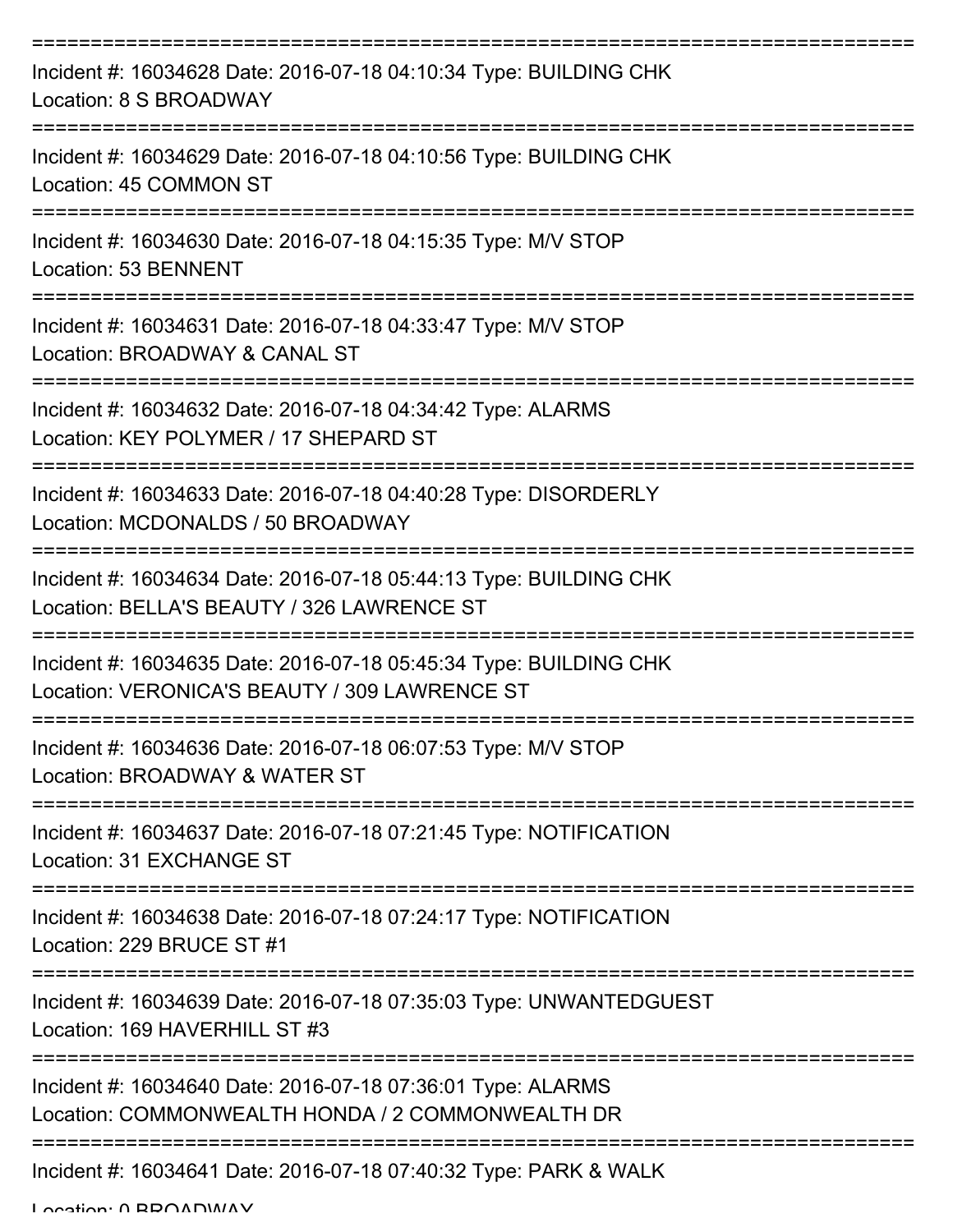| Incident #: 16034642 Date: 2016-07-18 07:56:41 Type: MV/BLOCKING<br>Location: 2 TOBEY ST                          |
|-------------------------------------------------------------------------------------------------------------------|
| Incident #: 16034643 Date: 2016-07-18 08:07:25 Type: B&E/PAST<br>Location: FOUNTAIN HOME HEALTH / 160 WINTHROP AV |
| Incident #: 16034644 Date: 2016-07-18 08:21:46 Type: CLOSE STREET<br>Location: PARK ST & SARATOGA ST              |
| Incident #: 16034645 Date: 2016-07-18 08:41:44 Type: CK WELL BEING<br>Location: 12 LASALLE AV                     |
| Incident #: 16034646 Date: 2016-07-18 09:13:48 Type: PARK & WALK<br>Location: BRADFORD ST & BROADWAY              |
| Incident #: 16034647 Date: 2016-07-18 09:14:51 Type: LOST PROPERTY<br>Location: 21 PLEASANT ST                    |
| Incident #: 16034648 Date: 2016-07-18 09:26:49 Type: M/V STOP<br>Location: MONMOUTH ST & PARK ST                  |
| Incident #: 16034649 Date: 2016-07-18 09:33:03 Type: MAN DOWN<br>Location: ESSEX ST & JACKSON ST                  |
| Incident #: 16034650 Date: 2016-07-18 09:33:20 Type: M/V STOP<br>Location: AUBURN ST & HAMPSHIRE ST               |
| Incident #: 16034651 Date: 2016-07-18 09:36:04 Type: A&B PAST<br>Location: S BROADWAY & SALEM ST                  |
| Incident #: 16034652 Date: 2016-07-18 09:38:35 Type: M/V STOP<br>Location: N PARISH RD & OSGOOD ST                |
| Incident #: 16034653 Date: 2016-07-18 09:55:33 Type: M/V STOP<br>Location: 521 BROADWAY                           |
| Incident #: 16034654 Date: 2016-07-18 09:56:06 Type: ASSSIT OTHER PD<br>Location: 408 HOWARD ST                   |
| Incident #: 16034655 Date: 2016-07-18 09:56:51 Type: M/V STOP<br>Location: PARKER ST & SALEM ST                   |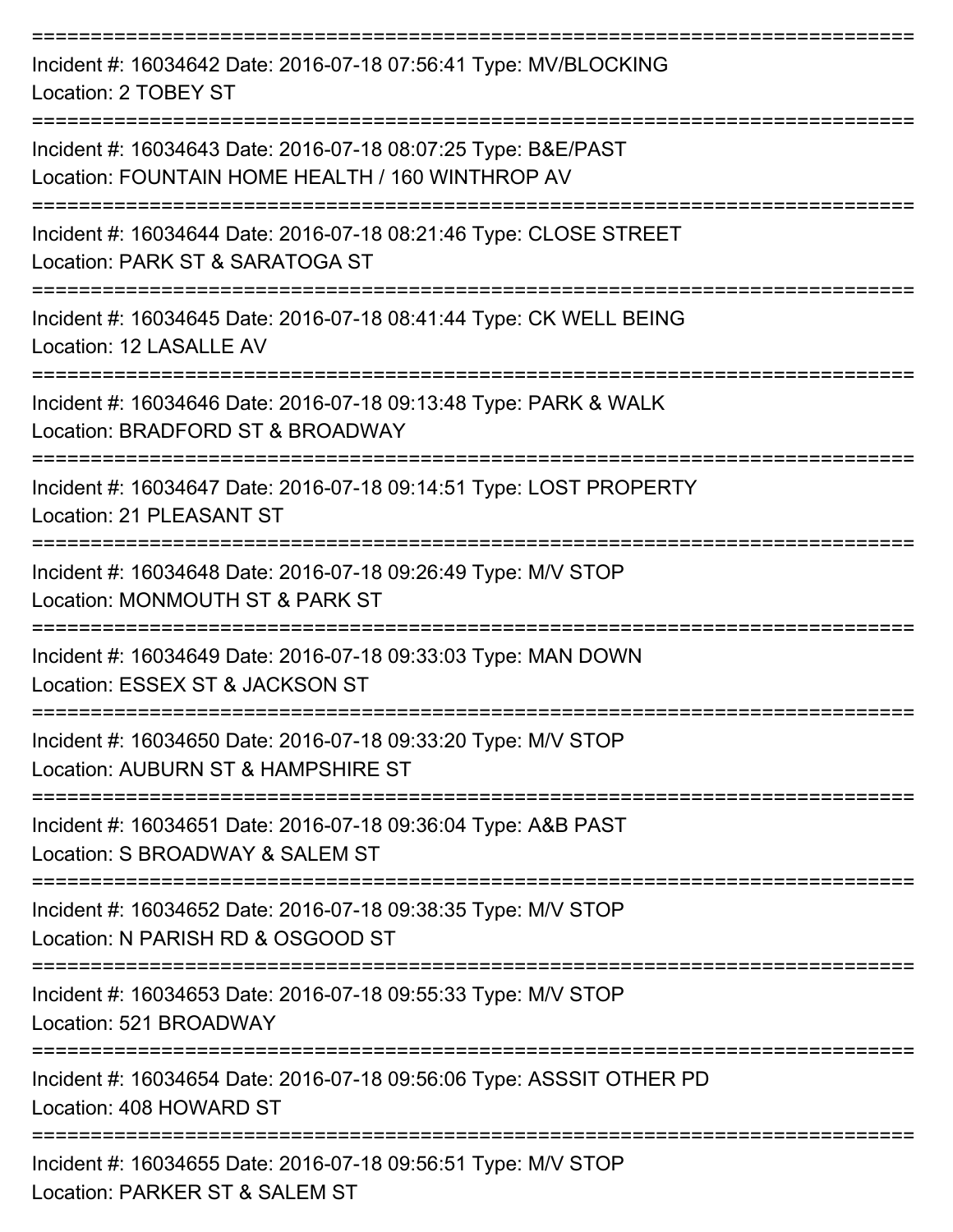| Incident #: 16034656 Date: 2016-07-18 09:57:34 Type: M/V STOP<br>Location: BOXFORD ST & WINTHROP AV                                                           |
|---------------------------------------------------------------------------------------------------------------------------------------------------------------|
| :=======================<br>Incident #: 16034657 Date: 2016-07-18 10:03:04 Type: PARK & WALK<br>Location: BRADFORD ST & BROADWAY                              |
| Incident #: 16034658 Date: 2016-07-18 10:23:59 Type: M/V STOP<br>Location: 400 BROADWAY<br>========================                                           |
| Incident #: 16034659 Date: 2016-07-18 10:46:56 Type: PARK & WALK<br>Location: BRADFORD ST & BROADWAY                                                          |
| Incident #: 16034660 Date: 2016-07-18 10:51:26 Type: M/V STOP<br>Location: 205 BROADWAY<br>=================================<br>============================= |
| Incident #: 16034661 Date: 2016-07-18 10:53:59 Type: TOW OF M/V<br>Location: 394 HOWARD ST                                                                    |
| Incident #: 16034662 Date: 2016-07-18 10:59:49 Type: WARRANT SERVE<br>Location: 46 SALEM ST                                                                   |
| ;===================================<br>Incident #: 16034663 Date: 2016-07-18 11:10:42 Type: AUTO ACC/NO PI<br>Location: CANAL ST & UNION ST                  |
| Incident #: 16034664 Date: 2016-07-18 11:29:46 Type: TOW OF M/V<br>Location: 17 PLATT ST                                                                      |
| Incident #: 16034665 Date: 2016-07-18 11:32:29 Type: M/V STOP<br>Location: 205 BROADWAY                                                                       |
| Incident #: 16034666 Date: 2016-07-18 11:35:00 Type: COURT DOC SERVE<br>Location: 11 DAISY ST FL 3                                                            |
| Incident #: 16034668 Date: 2016-07-18 11:41:28 Type: MAL DAMAGE<br><b>Location: 360 MERRIMACK ST</b>                                                          |
| Incident #: 16034667 Date: 2016-07-18 11:42:14 Type: CRUISER MAINT<br>Location: 261 COMMON ST                                                                 |
| Incident #: 16034670 Date: 2016-07-18 11:51:19 Type: DOMESTIC/PROG<br>Location: 12 WILLOW ST FL 2                                                             |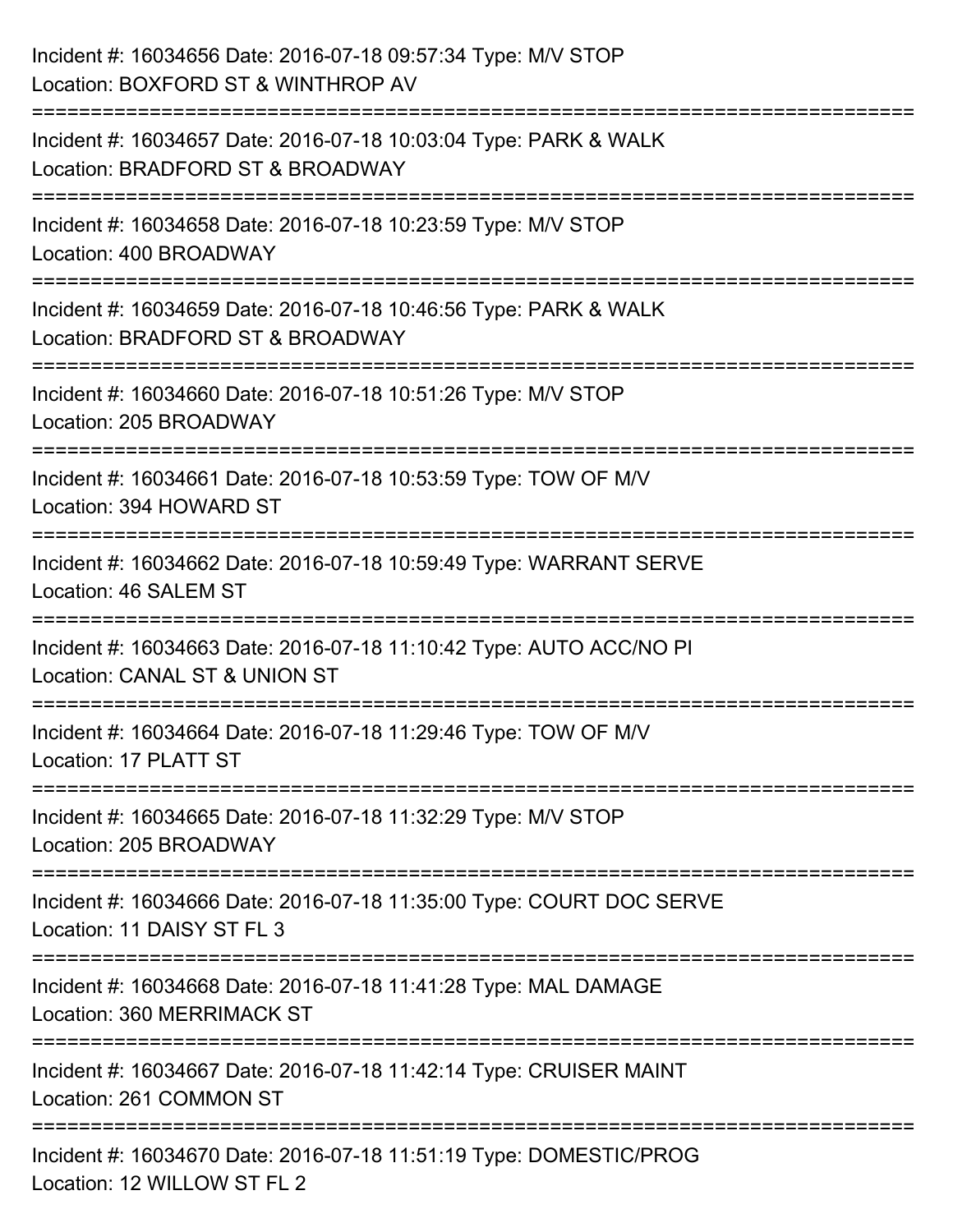| Incident #: 16034669 Date: 2016-07-18 11:53:05 Type: ALARM/BURG<br>Location: 74 HANCOCK ST                                           |
|--------------------------------------------------------------------------------------------------------------------------------------|
| Incident #: 16034671 Date: 2016-07-18 11:56:21 Type: TOW OF M/V<br>Location: 56 FERRY ST                                             |
| Incident #: 16034672 Date: 2016-07-18 12:01:06 Type: CK WELL BEING<br>Location: DUCK BRIDGE / 0 ISLAND ST<br>:====================== |
| Incident #: 16034673 Date: 2016-07-18 12:05:26 Type: M/V STOP<br>Location: E HAVERHILL ST & SARGENT ST                               |
| Incident #: 16034674 Date: 2016-07-18 12:06:36 Type: TOW OF M/V<br>Location: 26 NEWBURY ST                                           |
| Incident #: 16034675 Date: 2016-07-18 12:10:20 Type: SUICIDE ATTEMPT<br>Location: 179 ARLINGTON ST #5                                |
| Incident #: 16034676 Date: 2016-07-18 12:18:22 Type: ALARMS<br>Location: 3 HALSEY ST                                                 |
| Incident #: 16034677 Date: 2016-07-18 12:22:13 Type: HIT & RUN M/V<br>Location: 15 HALL ST                                           |
| Incident #: 16034678 Date: 2016-07-18 12:36:55 Type: M/V STOP<br>Location: BROADWAY & LOWELL ST                                      |
| Incident #: 16034679 Date: 2016-07-18 12:40:21 Type: THREATS<br>Location: 314 S BROADWAY                                             |
| Incident #: 16034680 Date: 2016-07-18 12:46:01 Type: INVEST CONT<br>Location: 58 SARGENT ST                                          |
| Incident #: 16034681 Date: 2016-07-18 12:48:30 Type: ASSIST FIRE<br>Location: ABBOTT ST & OSGOOD ST                                  |
| Incident #: 16034682 Date: 2016-07-18 12:56:30 Type: TOW OF M/V<br>Location: 2 TOBEY ST                                              |
| Incident #: 16034683 Date: 2016-07-18 13:04:36 Type: INVEST CONT<br>Location: 25 BOEHM ST                                            |

===========================================================================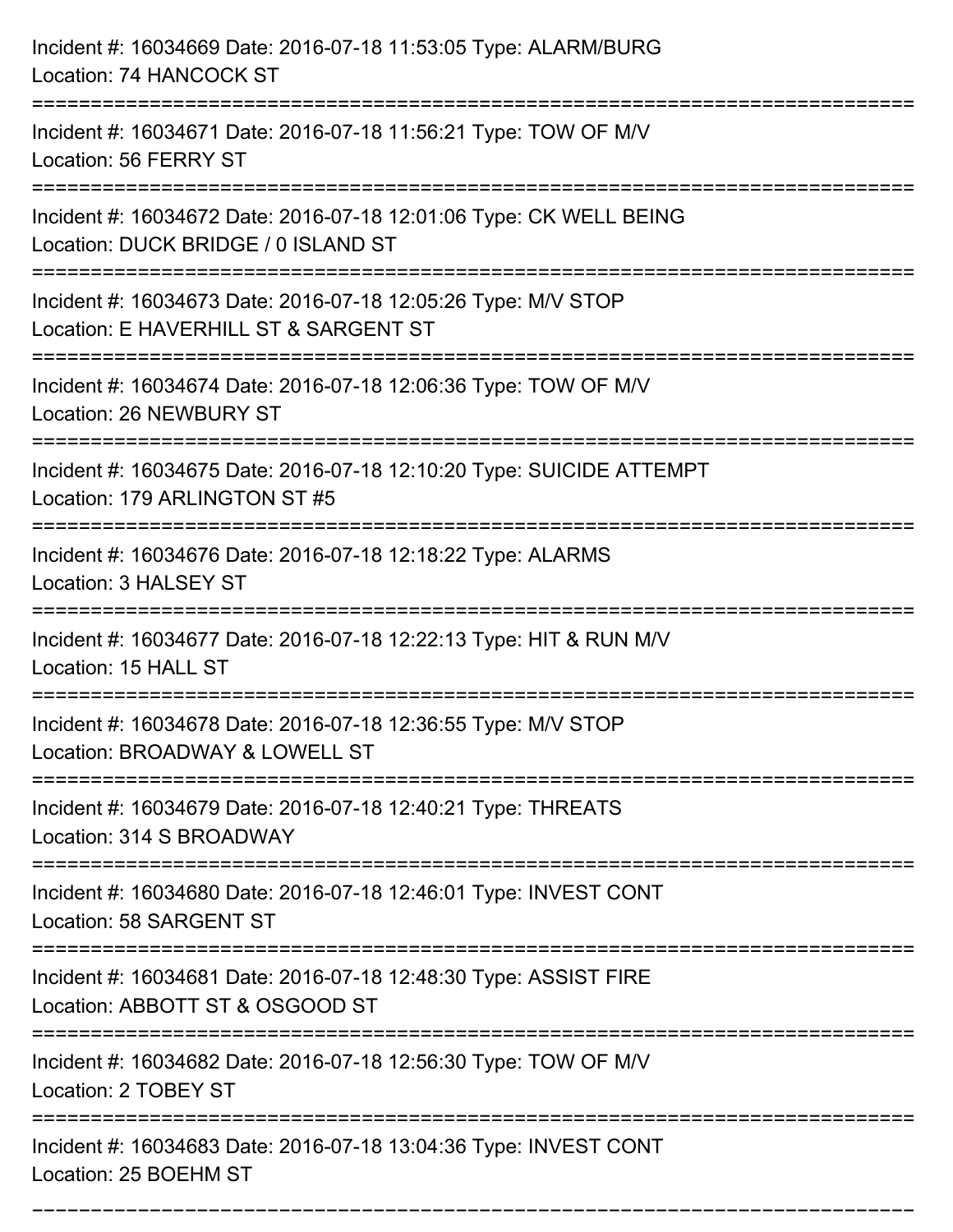| Incident #: 16034685 Date: 2016-07-18 13:04:47 Type: HIT & RUN M/V<br>Location: WINTHROP AV<br>:========================= |
|---------------------------------------------------------------------------------------------------------------------------|
| Incident #: 16034684 Date: 2016-07-18 13:04:57 Type: DRUG VIO<br>Location: E HAVERHILL ST & MARSTON ST                    |
| Incident #: 16034686 Date: 2016-07-18 13:06:50 Type: DOMESTIC/PROG<br>Location: 6 ACTON ST                                |
| Incident #: 16034687 Date: 2016-07-18 13:11:21 Type: SUS PERS/MV<br>Location: EXETER ST & WINTHROP AV                     |
| Incident #: 16034688 Date: 2016-07-18 13:12:00 Type: FIGHT<br>Location: 190 BRUCE ST #2 FL 2                              |
| Incident #: 16034690 Date: 2016-07-18 13:22:02 Type: ANIMAL COMPL<br>Location: ARLINGTON ST & WILLOW ST                   |
| Incident #: 16034689 Date: 2016-07-18 13:24:28 Type: WARRANT SERVE<br>Location: 96 NEWTON ST                              |
| Incident #: 16034691 Date: 2016-07-18 13:28:58 Type: CK WELL BEING<br>Location: 352 HAVERHILL ST #5                       |
| Incident #: 16034692 Date: 2016-07-18 13:50:30 Type: CK WELL BEING<br>Location: 15 SPRINGFIELD ST                         |
| Incident #: 16034693 Date: 2016-07-18 13:57:56 Type: INVEST CONT<br>Location: CROSS & TREMONT                             |
| Incident #: 16034694 Date: 2016-07-18 13:58:26 Type: ASSSIT OTHER PD<br>Location: GEISLER STATE POOL / 50 HIGH ST         |
| Incident #: 16034695 Date: 2016-07-18 14:02:10 Type: TOW OF M/V<br>Location: BERNARD AV                                   |
| Incident #: 16034696 Date: 2016-07-18 14:10:37 Type: B&E/ATTEMPY<br>Location: 22 EMERALD AV                               |
| Incident #: 16034697 Date: 2016-07-18 14:18:47 Type: HIT & RUN M/V<br>Location: 198 JACKSON ST                            |
|                                                                                                                           |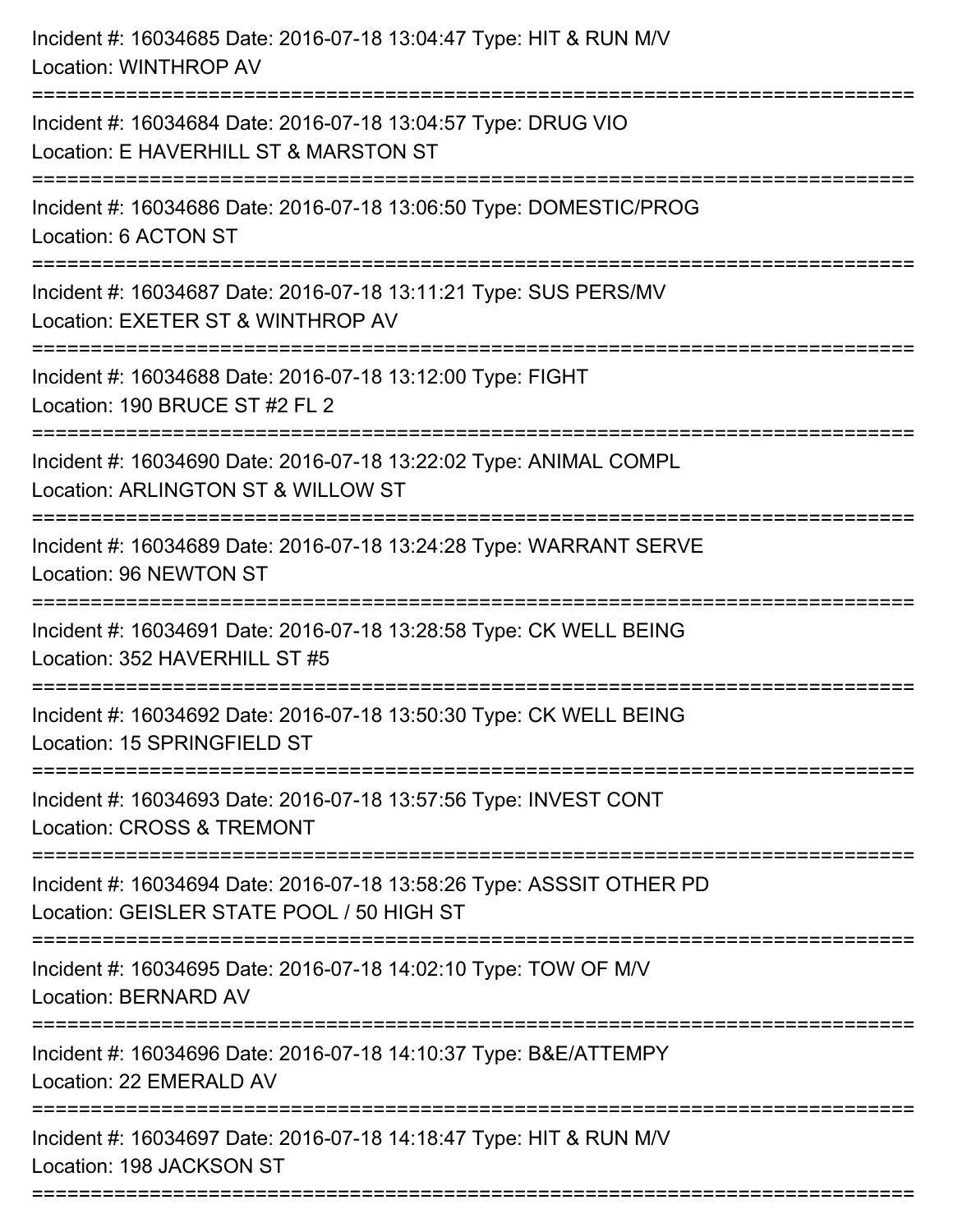Location: 10 GALE ST

| Incident #: 16034699 Date: 2016-07-18 14:49:44 Type: ALARMS<br>Location: 64 TREMONT ST #1                         |
|-------------------------------------------------------------------------------------------------------------------|
| Incident #: 16034700 Date: 2016-07-18 15:05:32 Type: TOW OF M/V<br>Location: ELM ST & HAMPSHIRE ST                |
| Incident #: 16034701 Date: 2016-07-18 15:06:41 Type: LARCENY/PAST<br>Location: PEOPLE CARE / 439 S UNION ST #207A |
| Incident #: 16034702 Date: 2016-07-18 15:19:16 Type: FRAUD<br>Location: 4 EASTSIDE ST                             |
| Incident #: 16034704 Date: 2016-07-18 15:52:20 Type: HIT & RUN M/V<br>Location: 40 LAWRENCE ST                    |
| Incident #: 16034703 Date: 2016-07-18 15:52:20 Type: TOW OF M/V<br><b>Location: BLAKELIN &amp; MANCHESTER</b>     |
| Incident #: 16034705 Date: 2016-07-18 16:03:00 Type: TOW OF M/V<br>Location: ALDER ST & LAWRENCE ST               |
| Incident #: 16034706 Date: 2016-07-18 16:13:53 Type: DISABLED MV<br>Location: BROADWAY & ESSEX ST                 |
| Incident #: 16034707 Date: 2016-07-18 16:20:44 Type: DOMESTIC/PROG<br>Location: 357 HOWARD ST FL 2                |
| Incident #: 16034708 Date: 2016-07-18 16:30:33 Type: CK WELL BEING<br>Location: 47 EXCHANGE ST #2                 |
| Incident #: 16034709 Date: 2016-07-18 16:50:17 Type: DISTURBANCE<br>Location: 40 WHITE ST                         |
| Incident #: 16034710 Date: 2016-07-18 16:57:19 Type: MV/BLOCKING<br>Location: 127 E HAVERHILL ST                  |
| Incident #: 16034711 Date: 2016-07-18 16:58:52 Type: MISSING PERS<br>Location: 23 SPRINGFIELD ST #2               |
|                                                                                                                   |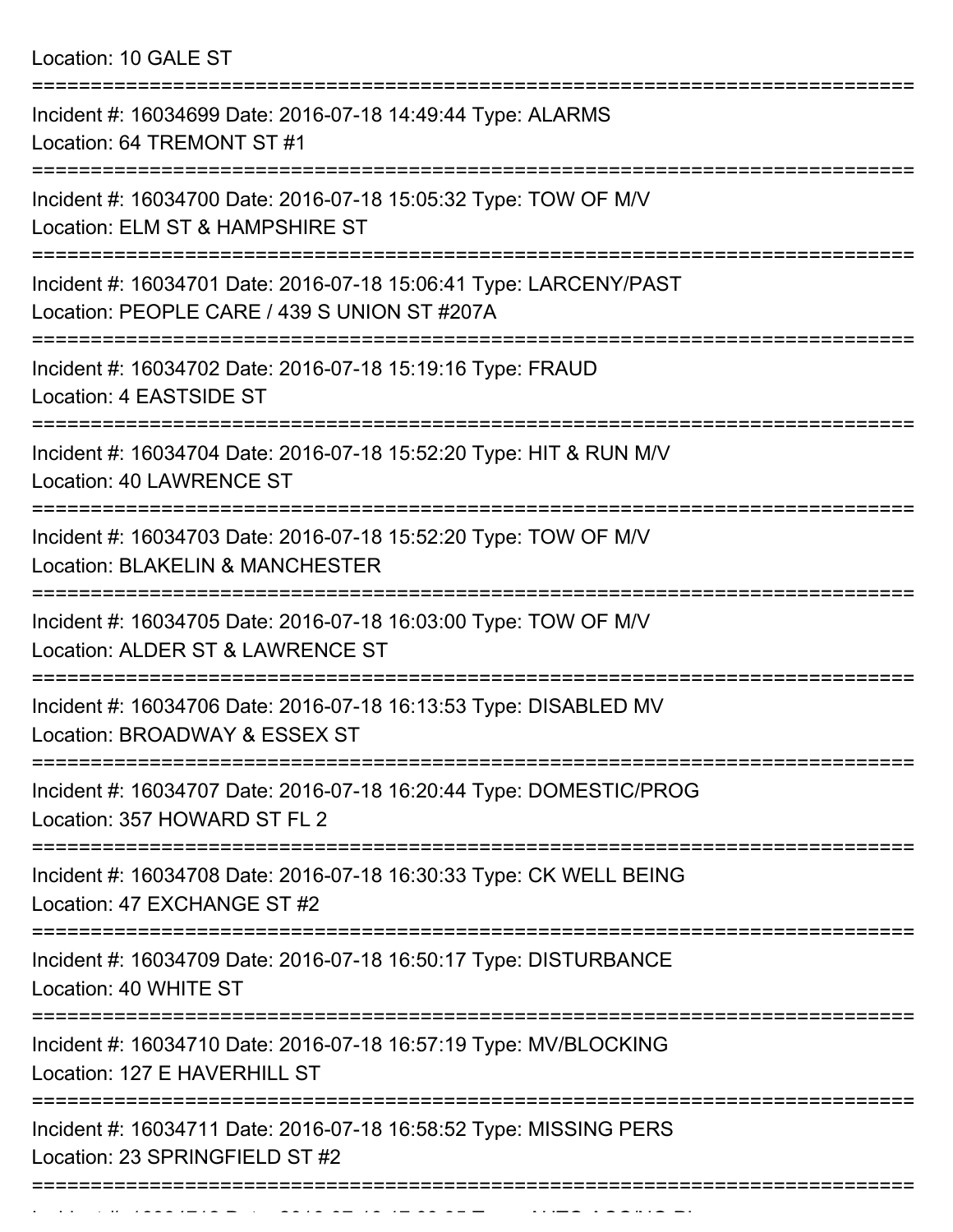Location: 41 MANCHESTER ST

| Incident #: 16034713 Date: 2016-07-18 17:16:59 Type: DRUG VIO<br>Location: 90 SALEM ST                           |
|------------------------------------------------------------------------------------------------------------------|
| Incident #: 16034714 Date: 2016-07-18 17:20:01 Type: GENERAL SERV<br>Location: 473 ESSEX ST #58 FL 5             |
| Incident #: 16034715 Date: 2016-07-18 17:21:46 Type: B&E/MV/PAST<br>Location: 100 ERVING AV                      |
| Incident #: 16034716 Date: 2016-07-18 17:26:55 Type: UNKNOWN PROB<br>Location: 383 HAVERHILL ST<br>------------- |
| Incident #: 16034717 Date: 2016-07-18 17:43:06 Type: SUS PERS/MV<br>Location: BAILEY ST & FOSTER ST              |
| Incident #: 16034718 Date: 2016-07-18 17:51:03 Type: M/V STOP<br>Location: AMESBURY ST & METHUEN ST              |
| Incident #: 16034719 Date: 2016-07-18 17:51:44 Type: M/V STOP<br>Location: ACTON ST & WEST ST                    |
| Incident #: 16034720 Date: 2016-07-18 18:04:00 Type: A&B D/W PAST<br>Location: COMMON ST & JACKSON ST            |
| Incident #: 16034721 Date: 2016-07-18 18:08:35 Type: MAL DAMAGE<br>Location: 27 FALMOUTH ST                      |
| Incident #: 16034723 Date: 2016-07-18 18:13:22 Type: GENERAL SERV<br>Location: 39 FOSTER ST                      |
| Incident #: 16034722 Date: 2016-07-18 18:14:21 Type: NEIGHBOR PROB<br>Location: 9 BYRON AV                       |
| Incident #: 16034724 Date: 2016-07-18 18:17:47 Type: FIRE/MV<br>Location: 165 HAVERHILL ST                       |
| Incident #: 16034725 Date: 2016-07-18 18:59:09 Type: M/V STOP<br>Location: 38 FOSTER ST                          |
|                                                                                                                  |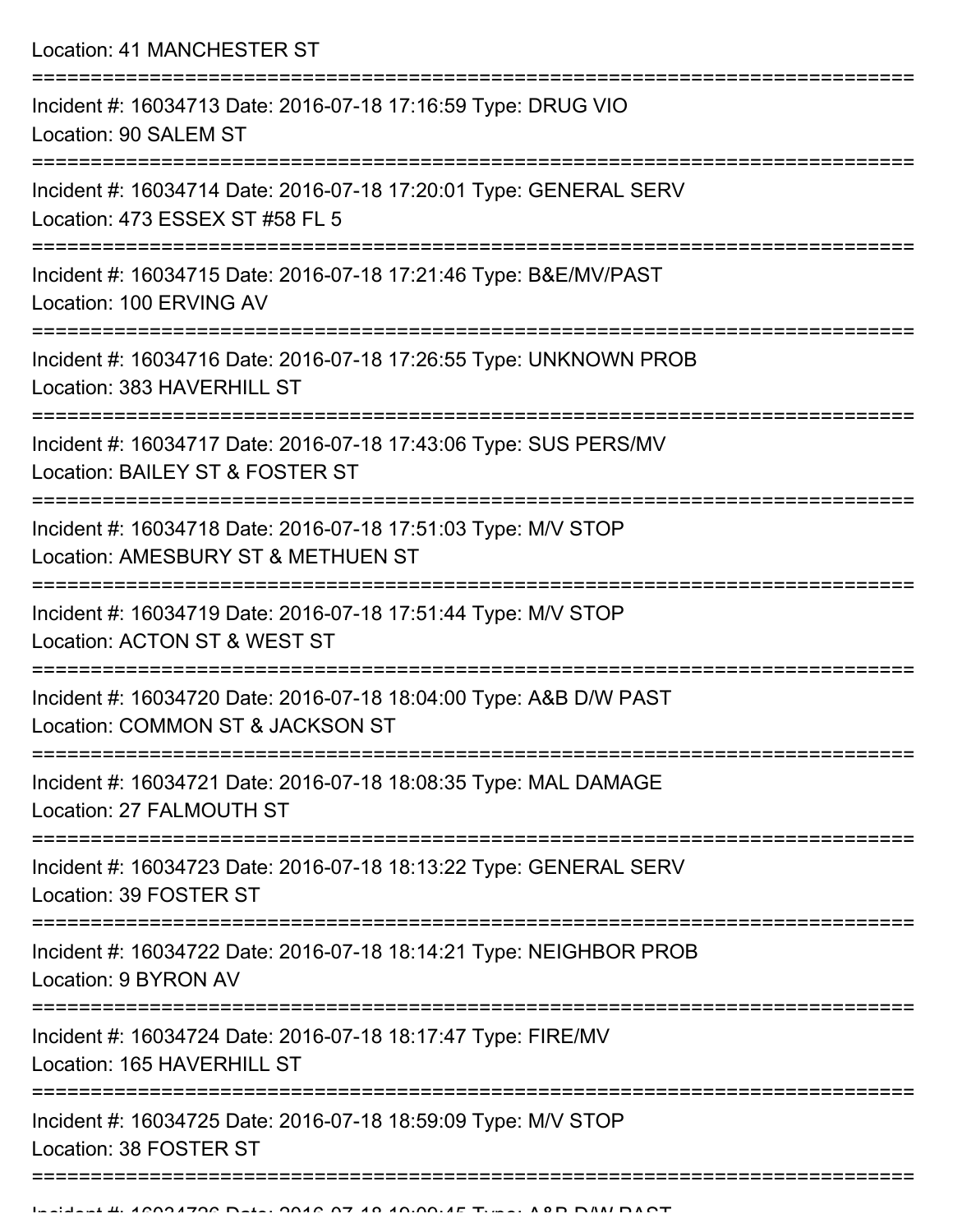## Location: 90 LOWELL ST

| Incident #: 16034728 Date: 2016-07-18 19:26:13 Type: SHOTS FIRED<br>Location: BROADWAY & ESSEX ST      |
|--------------------------------------------------------------------------------------------------------|
| Incident #: 16034727 Date: 2016-07-18 19:26:48 Type: NOTIFICATION<br>Location: 478 RIVERSIDE DR #101   |
| Incident #: 16034729 Date: 2016-07-18 19:28:50 Type: SUS PERS/MV<br>Location: BROADWAY AV & WEST ST    |
| Incident #: 16034730 Date: 2016-07-18 19:32:11 Type: M/V STOP<br>Location: BROADWAY & LOWELL ST        |
| Incident #: 16034731 Date: 2016-07-18 19:36:29 Type: M/V STOP<br>Location: S BROADWAY & SHATTUCK ST    |
| Incident #: 16034732 Date: 2016-07-18 19:36:50 Type: SUS PERS/MV<br><b>Location: BELLEVUE CEMETARY</b> |
| Incident #: 16034733 Date: 2016-07-18 19:42:07 Type: M/V STOP<br><b>Location: CENTRAL BRIDGE</b>       |
| Incident #: 16034734 Date: 2016-07-18 19:57:21 Type: GENERAL SERV<br>Location: 803 ESSEX ST #2         |
| Incident #: 16034735 Date: 2016-07-18 19:58:11 Type: KEEP PEACE<br>Location: 39 MILTON ST FL 3         |
| Incident #: 16034736 Date: 2016-07-18 19:59:51 Type: LOUD NOISE<br>Location: 45 EXCHANGE ST            |
| Incident #: 16034737 Date: 2016-07-18 20:22:15 Type: MAL DAMAGE<br>Location: 360 BROADWAY              |
| Incident #: 16034738 Date: 2016-07-18 20:39:43 Type: SUS PERS/MV<br>Location: 7 HOWE CT                |
| Incident #: 16034739 Date: 2016-07-18 20:47:47 Type: NOISE ORD<br>Location: 151 HIGH ST                |
|                                                                                                        |

Incident #: 16034740 Date: 2016-07-18 20:52:18 Type: SUS PERS/MV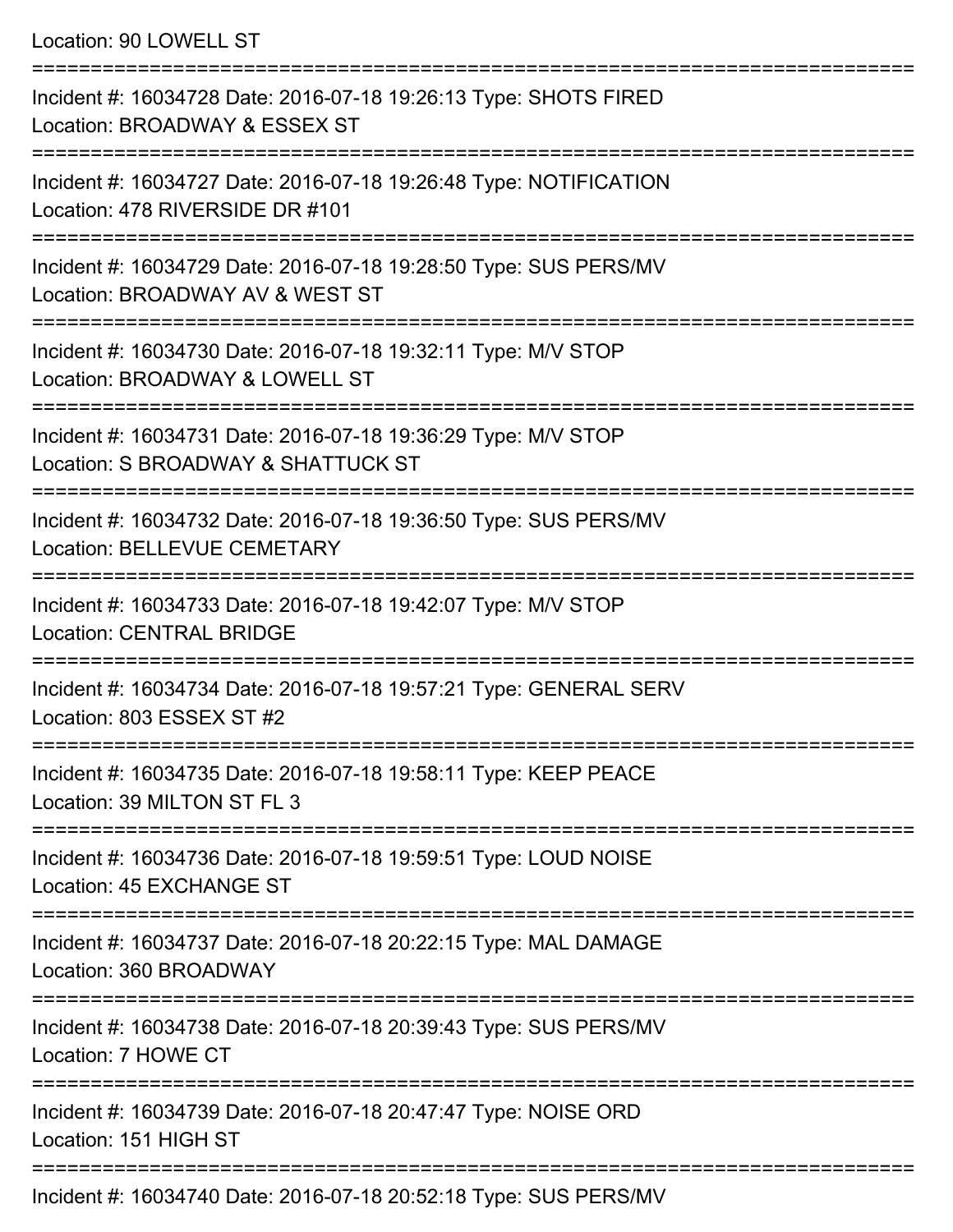| Incident #: 16034742 Date: 2016-07-18 20:52:44 Type: GENERAL SERV<br>Location: 50 PLEASANT ST                              |
|----------------------------------------------------------------------------------------------------------------------------|
| Incident #: 16034741 Date: 2016-07-18 20:53:11 Type: M/V STOP<br>Location: 5 S UNION ST                                    |
| Incident #: 16034743 Date: 2016-07-18 21:19:10 Type: M/V STOP<br><b>Location: LOWELL ST</b>                                |
| Incident #: 16034744 Date: 2016-07-18 21:19:20 Type: DRUG VIO<br>Location: CENTRAL CATHOLIC HIGH SCHOOL / 300 HAMPSHIRE ST |
| Incident #: 16034745 Date: 2016-07-18 21:24:03 Type: FIGHT<br>Location: BAILEY ST & SHAWSHEEN RD                           |
| ===================<br>Incident #: 16034746 Date: 2016-07-18 21:44:55 Type: M/V STOP<br>Location: MARBLE AV & WATER ST     |
| Incident #: 16034747 Date: 2016-07-18 22:07:45 Type: ALARM/BURG<br>Location: 170 MT VERNON ST                              |
| Incident #: 16034748 Date: 2016-07-18 22:09:52 Type: RECOV/STOL/MV<br><b>Location: 7 SAUNDERS ST</b>                       |
| Incident #: 16034749 Date: 2016-07-18 22:10:46 Type: INVEST CONT<br>Location: 130 COMMON ST<br>---------------             |
| Incident #: 16034750 Date: 2016-07-18 23:08:41 Type: STOL/MV/PR<br>Location: SUNOCO SERVICE, SANCHEZ / 599 BROADWAY        |
| Incident #: 16034751 Date: 2016-07-18 23:20:25 Type: PROWLER<br>Location: 14 E PLATT ST                                    |
| =====================<br>Incident #: 16034752 Date: 2016-07-18 23:24:59 Type: M/V STOP<br>Location: BROADWAY & GREEN ST    |
| Incident #: 16034753 Date: 2016-07-18 23:29:41 Type: DRUG OVERDOSE<br>Location: 1 JENNINGS ST FL 2                         |
| Incident #: 16034754 Date: 2016-07-18 23:48:48 Type: M/V STOP                                                              |